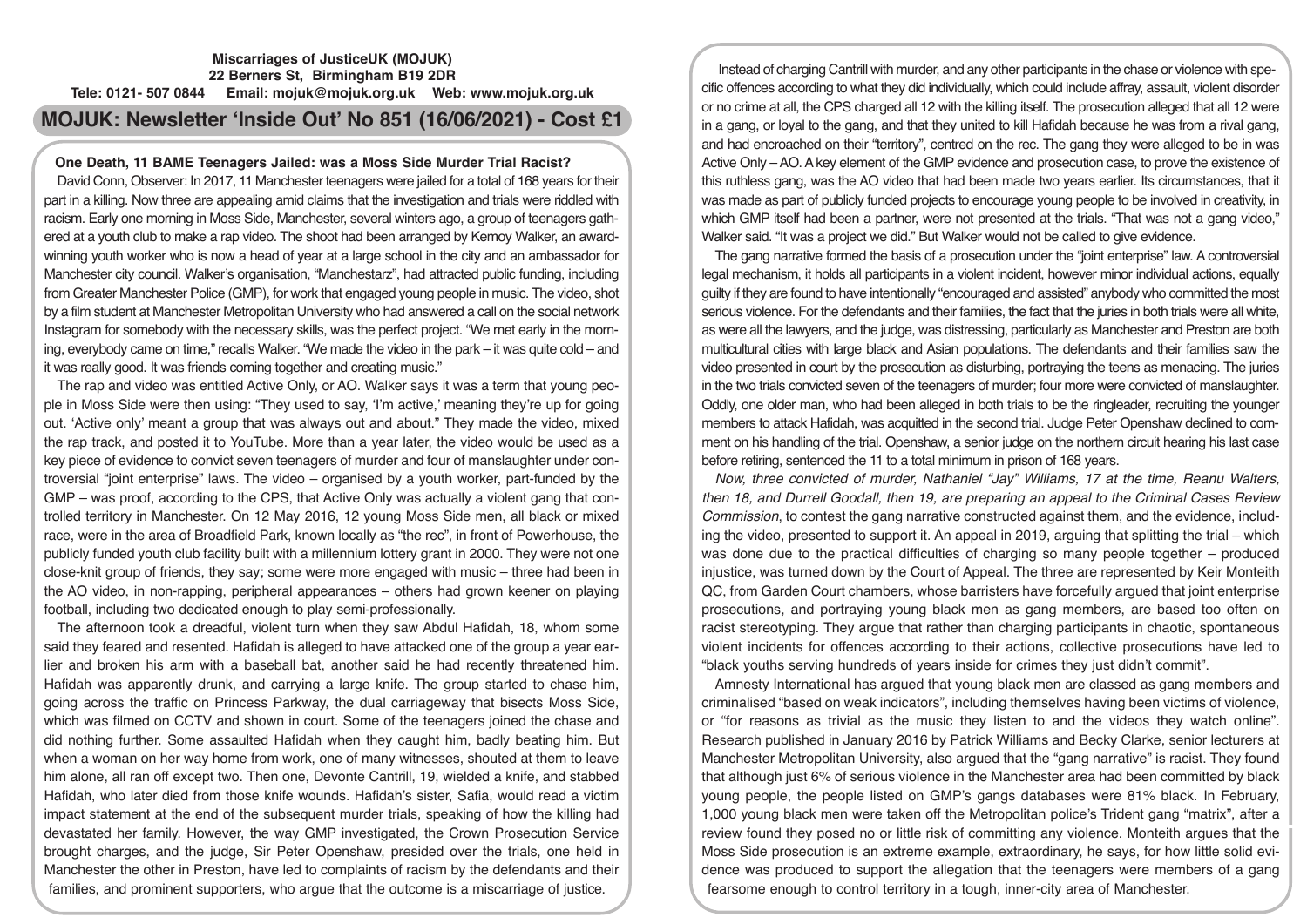A GMP officer, PC Bryan Deighton, gave evidence in both trials, placing the Moss Side teenagers in a tradition of globally infamous gang violence, likening the alleged rivalry between AO and Hafidah's alleged gang, Rusholme Cripz, to the world renowned, decades-long serious criminality of the Los Angeles Bloods and Crips. Deighton directly compared AO to Doddington, one of the gangs from a notorious previous era of drug-dealing and gun violence in Moss Side in the 1990s and early 2000s, saying they controlled similar territory. But Monteith argues that the evidence to suggest AO was a real gang, let alone one that controlled territory, was thin. Only Cantrill, who had a conviction for violence, and two other of the Moss Side teenagers, had any relevant previous criminal record. Five had no criminal records at all, three had minor previous convictions that Openshaw said were not relevant. The teenagers were mostly at college, had good, even glowing character references, and were planning further study or work when the incident erupted. They all denied being in a gang, even being one group of friends. Walters and others said they were not particularly friendly with Cantrill, just that he happened to be in the park at the same time as them that day. All denied that they had any intention or idea that the chase of Hafidah would end in him being killed. A welfare worker said a defendant had told him the day after the killing that seven of the teenagers were "part of AO". In court, the defendant denied that conversation; in summing up Openshaw said the defendant had said AO "meant nothing to him", but someone had told him earlier that AO was a gang.

Of the 11 convicted, just one was still with Cantrill when he stabbed Hafidah. Some were on the other side of the road or even further away. Neither GMP nor the CPS advanced any case that the teenagers were involved in drug-dealing, the standard financial reason for a gang to control territory – or, indeed, involved in any other criminal activity. The allegation of gang activity was based on "affiliation", an allegiance of belonging or loyalty, based centrally on the 2014 rap video. Also advanced as evidence were some photographs and social media images, taken from thousands on the teenagers' mobile phones, showing some of them making AO hand signals, and some with red imagery. Deighton said the red showed emulation of the notorious LA gang Bloods. But as the teenagers and their families point out now, none of them habitually wore red.

Openshaw said in his sentencing remarks that there was "a long history of gang feuding and titfor-tat violence", but the facts agreed in the trial by the prosecution and defence consisted of the rap video and four incidents. One was a stabbing, by the rapper himself in 2015, of a friend of Hafidah's, which had not been prosecuted as a gang incident. The other three incidents were violence allegedly committed against two of the defendants, Reanu Walters and Durrell Ford, whose arm was broken in the 2015 attack, and another Moss Side teenager, who was not a defendant.

The call for a review of the case is supported by the local Labour MP, Lucy Powell, who argues that similar incidents involving groups of white teenagers are not similarly prosecuted, the academics Williams and Clarke, and Eithne Quinn, a senior lecturer at Manchester University who has appeared as a defence expert in cases where rap and drill music have been advanced as prosecution evidence. Angela Lawrence, a campaigner against Manchester gang violence in its era of notoriety, and a member of the police and crime panel for Greater Manchester Combined Authority, also supports the group, arguing that it was a racist, "lazy" prosecution. "We've transformed Manchester, and Moss Side, in recent years, in partnership with GMP," Lawrence says. "This was a terrible incident, but those boys were not a gang, they weren't involved in drugs or crime, they didn't all kill that young person. I would not be lending my support if I thought they were all guilty. But you have to look at the facts of the case, and you cannot ignore racism in the way the police went for joint enterprise here. They should have brought in experts on the community."

Walker, who knew several of the boys well, is also supportive, and particularly bewildered at the use of the rap video. "Labelling them as a gang was wrong, it shouldn't have happened. It was absolute rubbish to say they were 'controlling territory' because they hung around in the park. The boys chilled as friends. They came to the youth club from a young age and we did a lot of activities. They were never classed as at risk – if they were, their activities would have been restricted. We were still working with them at the time, building up their CVs and looking at opportunities for them."

The defendants' families also have serious concerns about the handling of the trial by Openshaw, including the admission of the AO video, his summing up in the first trial on the basis that AO was indisputably a gang, and not warning the jury to avoid preconceived or prejudiced views of rap music. They also had concerns about whether Openshaw could fully separate himself emotionally from the details of the incident. Considered a hardliner by some barristers on the circuit, his father and grandfather were also senior judges in Preston. In 1981, Openshaw suffered a horrific trauma when his father, Judge William Openshaw, was killed in a stabbing, by a man, John Smith, he had sentenced years before to borstal.

Remi Williams, Jay Williams's father, who gave up his job as a quantity surveyor so he could attend the trial every day, said he "had a sinking feeling" when he looked up Openshaw on the internet and saw the reporting of his father's stabbing. "Obviously, I feel sorry for a man who has been through that, and as a parent I sympathise with the parents of the victim in this incident," Williams says. "But I didn't see how a judge could impartially try the same offence as the one that killed his own father. "From the minute our boys walked in, the only black people in that courtroom, I never felt that the judge saw them for who they really are. One person was the knife man; my son and his friends weren't even friends with him, they were a close group who all liked playing football. They never committed any crime ever before this, but my son is serving 19 years in prison. It's a nightmare; I can't fathom it."

A CPS spokesperson said that the gang prosecution was justified, that the 2014 rap video had "referred to territory", and pointed to the fact that the convictions were arrived at by juries: "Our practice on gang-related offences has always been to be extremely careful not to use that label when it is not justified. Evidence of the gang affiliation of each individual defendant was considered carefully to see if it was relevant and used to show motive and to rebut any defences. It was the prosecution case that these defendants acted together in chasing down Abdul Hafidah, outnumbering him and subjecting him to a violent attack in which he died. Evidence at the trial included many hours of CCTV, more than 20 eyewitness accounts, DNA, as well as evidence from the mobile phones and social media accounts." GMP declined to answer specific questions about PC Deighton's evidence, the rap video, or the way the gang allegations were presented. A spokesperson said in a statement: "This tragic and complex case was investigated by GMP and presented to the CPS who authorised charges. Prosecution evidence was laid out before a jury during two trials and the jury returned their verdicts on the basis of the evidence heard. GMP will cooperate with the CCRC, should any assistance be required." Openshaw declined to respond to questions about his handling of the trial or families' concerns, citing a convention that judges do not comment publicly on cases they have heard.

Akemia Minott, another experienced Moss Side youth worker with Williams, Walters and several of the other teenagers, attended both trials, which she believes were a travesty against the defendants and the neighbourhood itself. Working at the time with Manchester Young Lives, another charitable initiative whose partners included Manchester city council and GMP, she provided a character reference for Williams after his conviction. She wrote to Openshaw that he was "an exceptional role model" whom, "due to his articulate and intelligent approach", she had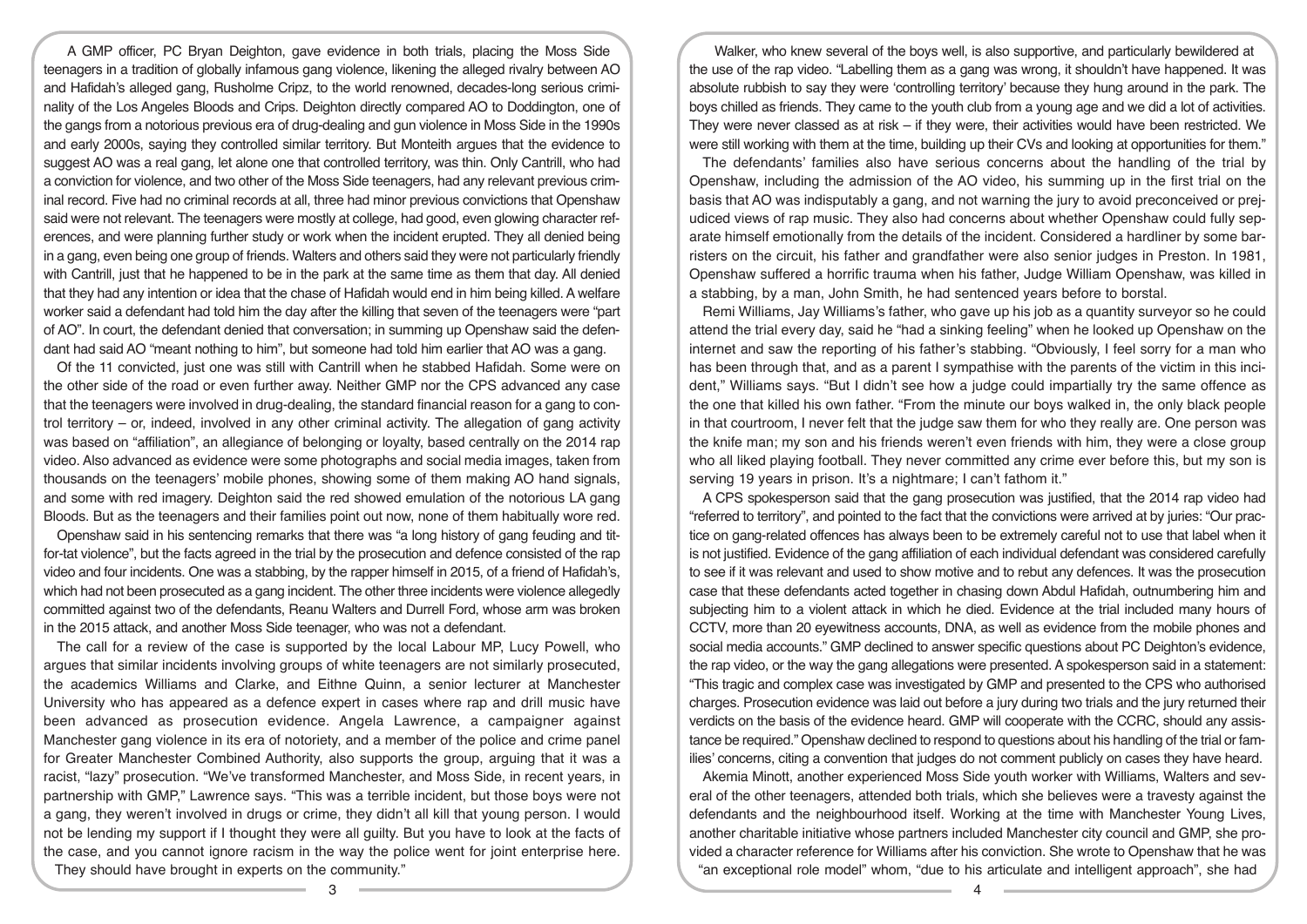advised to apply for university. "The joint enterprise murder charge seems inappropriate and unfair," she wrote, "and, in my opinion, has the potential to be a miscarriage of justice."

Openshaw acknowledged Williams's character witnesses, the good testimonials for Walters and several others, the fact that five of the 11 had no criminal convictions and three had no relevant convictions. But the judge said: "Although each denied it, I find as a fact that each convicted defendant was a member of the … AO (or 'Active Only') gang, or at least was affiliated to it." Principally, he said, this was due to the fact that "some had AO signs or symbols on their mobile telephones". He then sentenced the 11 to a minimum 168 years collectively, seven for murder, four for manslaughter, for a stabbing that only one carried out.

#### **CCRC Calls for Law Commission to Review Criminal Appeals Proces**

*Jon Robins, Justice Gap:* The miscarriage of justice watchdog has backed calls for the government's law reform body to review the criminal appeals process over concerns that the threshold for sending cases back to the Court of Appeal is too restrictive. The Criminal Cases Review Commission (CCRC) in it's response to a report by the All-Party Parliamentary Group on Miscarriages of Justice (the Westminster commission report) published in March has recommended that the Law Commission should review the Criminal Appeal Act 1968 with a view to recommending any changes it deems appropriate in the interests of justice. The group said:

'The CCRC supports the recommendation that the Law Commission reviews the Court of Appeal's test and issues around post-conviction disclosure.' As a result of a controversial 2014 ruling of the Supreme Court in the case of Kevin Nunn, police forces have been refusing to disclose evidence that might assist in the overturning of a conviction. The watchdog also gave its backing for the Law Commission to urgently consider a change in law to remove the 'substantial injustice' test currently applied by the Court of Appeal to block the progress of joint enterprise appeals. In 2016 the Supreme Court ruled in the Jogee case that the law on joint enterprise had 'taken a wrong turn'. However, that seemingly landmark judgment did not prompt the predicted wave of successful appeals as the court also asserted that new appeals needed demonstrate a 'substantial injustice' prior to any leave for appeal being granted.

This has proved an almost impossibly high bar for applicants to clear. Within a year of Jogee, the watchdog received 99 applications citing the ruling but only one case has been overturned. 'We support the suggestion that the Law Commission considers the issue of 'substantial injustice' as part of a wider review of the Court of Appeal's test and, by implication, our statutory test,' the CCRC said. The chairman of the CCRC, Helen Pitcher, welcomed the Westminster Commission report and its calls for more funding for the group. 'We are a vital public function, so it is important for us to recognise proper public scrutiny in relation to how we operate,' Pitcher said. 'In the current climate this has never been more crucial given the impact of reduced funding across the criminal justice system.'

Growing concerns over the falling number of referrals back to the Court of Appeal and a creeping conservatism on the part of appeal judges has led to repeated calls on the Law Commission to review the criminal appeals process. Most notably in 2015 when the House of Commons' justice committee recommended such review in its final report which included a request to 'look specifically at whether there needs to be a change in the law to "allow and encourage" the court to quash a conviction where it has a serious doubt about the verdict even without fresh evidence'. As reported on Justice Gap, the then Lord Chancellor Michael Gove rejected that proposal on the basis of a last minute assurance from the organisation that was being criticised

(here). 'We note the views expressed by the former Lord Chief Justice, Lord Judge, and we do not believe that there is sufficient evidence that the Court of Appeal's current approach has a deleterious effect on those who have suffered miscarriages of justice,' Gove wrote.

In 2018 a former appeal judge argued that the watchdog had become more cautious because the court had set the bar higher than it had been in living memory. 'It's become much more difficult for an appellant to succeed…and, therefore that will no doubt influence [the CCRC] on what cases that they send through,' Sir Anthony Hooper told a BBC Panorama reporter. When asked if he was saying the bar currently set by the Court of Appeal was wrong, Sir Anthony said: 'I'm saying that.' The CCRC also backed moves to make public the reasons why it turns down cases 'where this appears to be in the public interest'. The CCRC does not release the documents known as 'statements of reason' which outline its reasons for turning down a case. Criminal appeal specialists have become increasingly concerned over the CCRC's recent shortening of SORs and critical about the lack of detail.

The CCRC said it 'welcomes transparency and the more transparent we can be with our reasons the more people can have confidence in our decision-making'. 'We see the ability to publish SoRs (perhaps in a redacted format or a summary report) as good for confidence in the CJS overall,'' it says. 'We note that applicants may choose to publish the decision or extracts should they wish to do so and have always been free to do so. Very few have done so.' The watchdog also endorsed the Westminster commission's call for a statutory power requiring public bodies to comply with 'section 17' requests within a fixed timescale including sanctions for non-compliance. The CCRC said it used its statutory power to obtain public body material 'on thousands of occasions each year' and reported that compliance was 'generally very good'. 'However, it would undoubtedly assist our work if sanctions could be applied to those public bodies who do not comply or who delay unreasonably in complying with CCRC statutory notices,' it said.

## **Prisoner Solidarity Network - Believe**

*That crime and harm are two different things*. Some people are convicted of crimes but have not harmed anyone. Others do great harm to many people but are never convicted of a crime. For example, people can be convicted of crimes for shoplifting or begging while others are celebrated for polluting the environment and exploiting workers.

That the concept of crime developed alongside the criminal justice system to control and punish people who are in difficult situations, to reinforce systems of class divide and racism, and to contain people who might pose a threat to existing power structures. It continues to play this role today.

*That violence is constant and widespread in our current society*. While individuals might engage in violent behaviour, this does not mean that violence is in their nature. Harm and violence are caused by dysfunctional systems and cultures in society. Therefore we cannot prevent harm and violence by locking up individuals.

T*hat all people are capable of causing harm to and being harmed by others*. Whether or not we have been convicted of a crime, we all have a responsibility to respect the humanity of others and to try not to cause harm. Where we have harmed others, we all have a responsibility to try to make amends and should be supported to do this by our communities.

*That the criminal justice system does not prevent harm and violence in wider society but in*  fact creates more of it. Locking people up creates devastation in their lives and the lives of their families, friends and communities. While hundreds of thousands are imprisoned each year, violence and suffering in our society and communities continues, with little to no sup-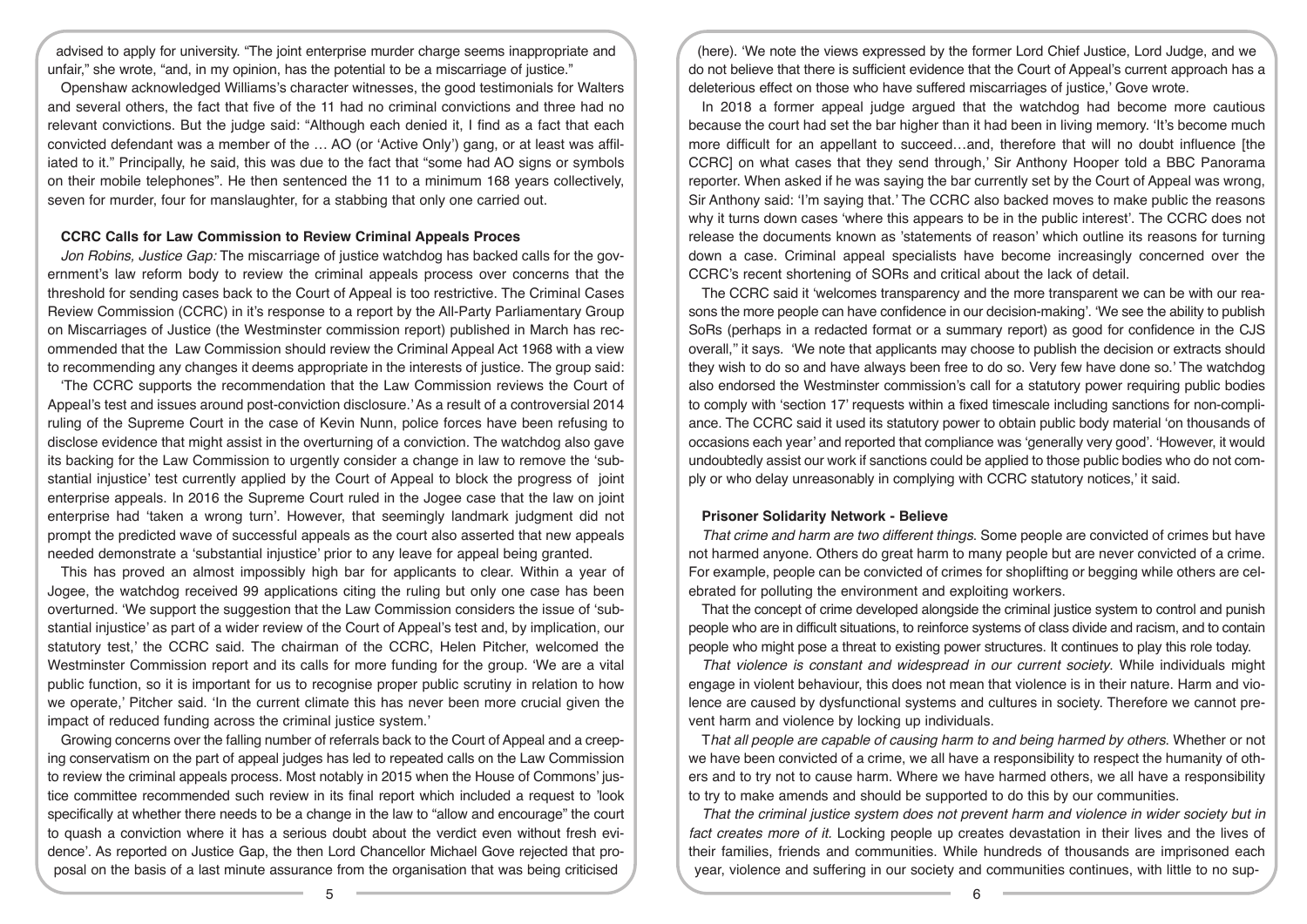port available for those who experience it. Politicians and the media constantly use 'public safety' to legitimise imprisonment but the criminal justice system does not keep us safe.

*That nobody, regardless of any harm they may have caused to others, should have to endure the conditions regularly experienced by people in prison*. These are conditions such as solitary confinement, lack of access to healthcare, bullying, physical violence and the destruction of hope.

*That all people, regardless of their class, gender, race, religion, sexuality or dis/ability deserve access to the resources they need to live and to thrive.* While people from a range of backgrounds can find themselves imprisoned, the criminal justice system locks up a bigger proportion of people from working class backgrounds and from other groups that are discriminated against in wider society. In this way, the system contributes to inequalities in wider society, and must be dismantled to achieve freedom for all.

## **Protesters Gather Outside Prison Against Expansion and Alleged Racism**

*Peter Lazenby, Morning Star:* HMP Full Sutton prison was picketed on Saturday 5th June by campaigners demanding an end to racism and the dumping of plans to more than double the number of people it incarcerates. The government is planning to create another 10,000 places in Britain's prisons, on top of the 80,000 which already exist. Under its prison estates transformation programme, Full Sutton prison in East Yorkshire will be extended to create a "mega prison" holding 1,440 prisoners, instead of its current capacity of 597.

National organisation Campaign Against Prison Expansion (Cape) and campaign group Sisters Uncut Leeds are opposing the project. Action is being taken at prisons which are part of the expansion plans. More than 50 people marched to HMP Full Sutton on Saturday and demonstrated, including residents from the local community who are opposing the expansion. Campaigners are also protesting against the treatment of two prisoners incarcerated in Full Sutton, Kevan Thakrar and Dwayne Fulgence, who they say have been subjected to racist treatment and violence – allegations which the prison service denies

A spokesperson from Sisters Uncut Leeds said: "As we see from the horrific racist attacks experienced by Kev and Dwayne, prisons are not the answer to serious violence in our society – they instead create more violence. The planned mega prison at Full Sutton means throwing more money at violence against people from marginalised communities at a time when essential domestic violence services are critically underfunded and austerity has deprived our communities for over a decade. The prison estates transformation programme is costing the government obscene amounts of money, yet they continue to refuse to invest in preventing crime from taking place in the first place. Affordable housing, education, mental health services, domestic and sexual violence services are the solutions, not more prisons."

#### **CCRC Calls for Extra £1m as it Struggles to Recruit Experienced Case Workers**

*Jon Robins, Justice Gap:*The head of the miscarriage of justice watchdog has called on ministers for £1m extra funding to increase the number of case workers with the expectation that any new money must be 'ring-fenced' from extra demand caused by more applications as a result of the Horizon Post Office scandal. The House of Common's justice committee shone more light on the long term funding crisis at the Criminal Cases Review Commission with MPs hearing the group was struggling to recruit experienced case workers and that its fee for commissioners was one third that of comparable roles. In response to questions from MPs, the CCRC chair Helen Pitcher said that she and chief executive Karen Kneller had been 'very clear about what we need' in talks with the

Ministry of Justice (MoJ and that the recent Westminster Commission report was 'also very clear in its recommendations. 'Both Karen and I said we needed at least another million, and that was before we realised the magnitude of the Post Office issue,' she added.

Earlier in the year a report by the All-Party Parliamentary Group on Miscarriages of Justice reckoned that the group has suffered the 'biggest cut' of any part of the criminal justice however as long ago as 2008 the group's then chair Graham Zellick went on the record about the urgent financial problems. The Westminster Commission revealed that the CCRC received just £5.93m in 2019 compared to £9.24m in 2004. Its report reveals that the average workload for case review managers climbed from 12.5 in 2010 to 27 in 2017. The CCRC is presently waiting for confirmation of increased funding from the MoJ. 'We want both to protect and enhance the casework frontline so we can have more case review managers and more commissioners, but we also want to do more outreach and engagement work so that people who need our services are aware of us and can find us,' said Kneller. She added added: 'If we do get several hundred more Post Office cases, we will be going straight back to the MOJ to say we need to ring-fence funding to deal with that'. 'It is still quite shocking that many members of the legal profession are unaware of our existence or do not quite understand the role that we play. That is down to us. It is down to having the resourcing to do that. We absolutely need more funding.' Karen Kneller

Labour MP Maria Eagle raised concerns over the change in commissioners' tenure from generous salaries to a relatively modest day rate (£358) as a result of a controversial MoJ review. Those concerns led to the Westminster commission calling on the watchdog to 'demonstrate its independence' from government. Pitcher gave a robust defence of the changes. 'There is a myth that goes around that says commissioners are on one day a week. That is not true,' she said. In her words, commissioners 'flex up' according to demand and that was 'enormously helpful for us when we have issues such as the Post Office, Shrewsbury 24, and a couple of other linked cases where we need more commissioner time'. 'That is why we have referred more cases in the last financial year than we have ever done before,' she insisted. She also claimed that the new arrangements increased commissioners' independence. The changes were resisted by former commissioners who have since left the CCRC on the basis that they compromised their independence. Not so, according to Pitcher: 'My argument would be that, if the organisation is your sole employer for pay and rations, that could lead to a slowing down and a caution in your decision making, which we do not want as an organisation and we do not support.'

The Tory MP Dr Kieran Mullan asked them about a 30% drop in commissioner days over the last year. Pitcher dismissed concerns saying that drop 'reflected case loads'. 'Where the rubber will hit the road is as we get more and more cases, which we anticipate not only in relation to the Post Office but we anticipate that there could be more claims of miscarriages of justice because of the delay in cases coming to court for prosecution, witnesses' memories fading and so on,' she continued. 'We would need significantly more funding as that unfolds, and we really anticipate it will unfold post pandemic and also in relation to the Post Office.'

However Pitcher acknowledged that commissioners' day rate was an issue. 'My commissioners will freely admit that the other elements of their portfolio fund underpin the money they get from the CCRC, and that cannot be right,' she said. Luckily, they are all passionate about miscarriages of justice and do it because they believe in our core purpose, not because of what they actually receive in remuneration.' The CCRC's chief exec said that the commissioners' fee had dropped behind comparable roles, when pressed as to how much Karen Kneller said 'probably a good quarter or a third. We are talking a substantial uplift, in my view.'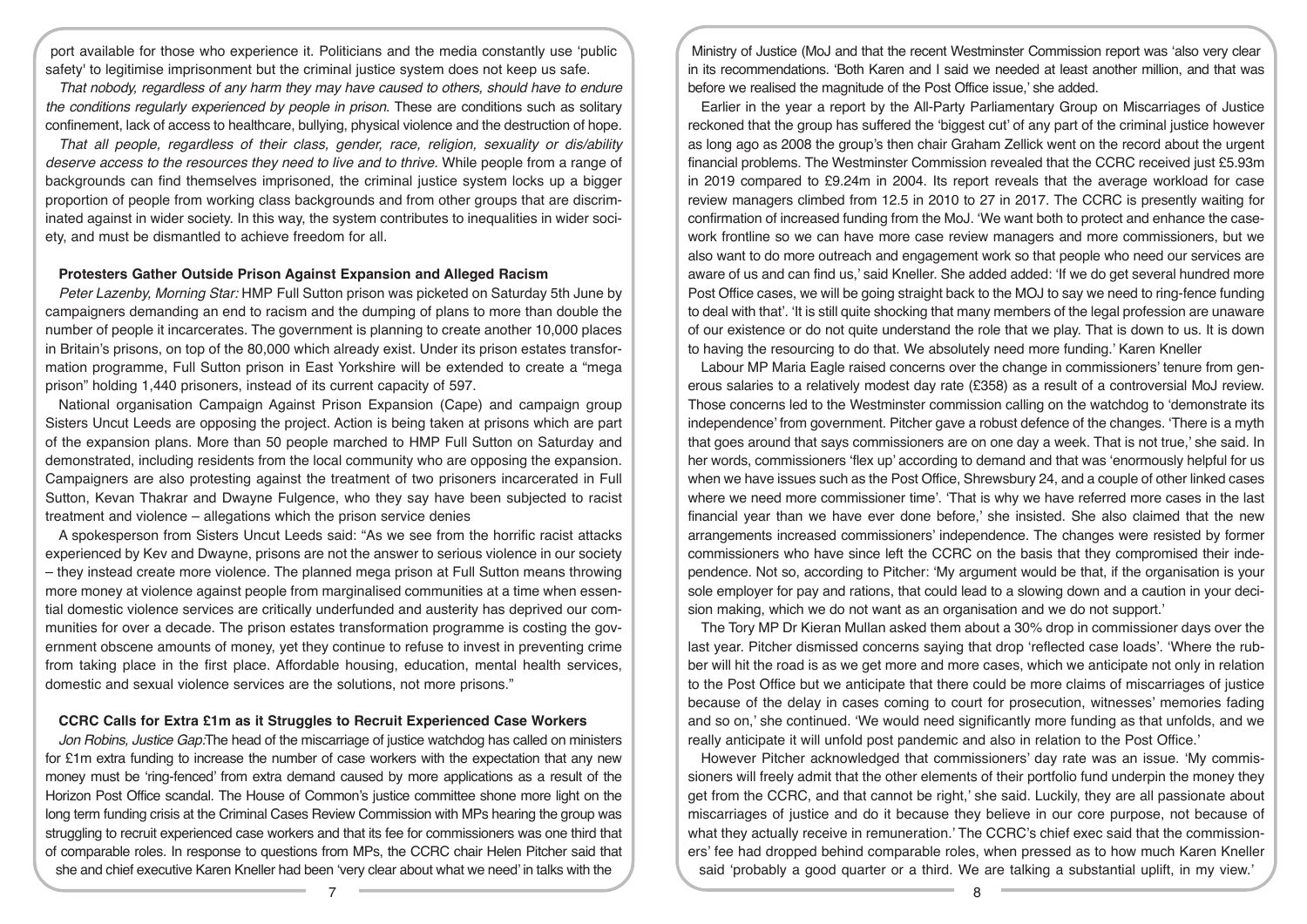Case review manager Miles Trent was asked about whether he felt overly-constrained by the CCRCs 'real possibility test' – the group can only send a case back to the Appeal judges if they are satisfied there is a 'real possibility' that the court will over turn it. The Westminster commission has called for that test to be reviewed over long standing concerns it was making the commission too deferential. 'That is the easiest question I have been asked all day,' Trent replied. 'I and all the other case review managers would answer the same. We are not sitting around saying, "If it was not for this pesky real possibility test, I would have this case referred." Case reviewers do not feel the wording inhibits us.'

## **Murderer's Bid to Get Out of Prison Early Foiled by Extradition Request**

Freemovement: A convicted murderer and father of a Portuguese football star has lost a legal challenge arguing for his own deportation in order to get out of prison earlier than the Parole Board will allow. The case is R (Lopes) v Secretary of State for the Home Department & Anr [2021] EWCA Civ 805. Filomeno Antonio Lopes, 53, is originally from Guinea-Bissau but moved to Portugal in the early 1990s. He is wanted by the Portuguese authorities for several armed robberies allegedly committed in 1999. That same year, he came to the UK  $-$  the government's take is that he "fled" Portugal — and claimed asylum. The Home Office refused his asylum application almost immediately but he seems to have remained in the UK nevertheless. In October 2003, Mr Lopes was convicted at Norwich Crown Court of the murder of his partner, Domingas Olivais. He was sentenced to life with a minimum term of 15 years and 6 days, but remains in prison. The Parole Board's assessment is that Mr Lopes still poses a risk to the public, as he maintains his innocence and for that reason has not taken part in rehabilitation programmes. Strange, legally irrelevant but true: Mr Lopes's son, known professionally as Eder, scored the winning goal for Portugal in the Euro 2016 final.

Outstanding extradition request blocks deportation: The Home Office originally sought to deport Mr Lopes to Guinea-Bissau. He is keen to go, if only to get out of prison: under the tariff-expired removal scheme (TERS), foreign national offenders who have served their minimum term can be taken out of prison to be deported "without the need for authorisation from the Parole Board". Complicating the picture is an outstanding extradition request from Portugal. The Home Office position is that "extradition takes precedence over deportation" and that it cannot now proceed with deportation while the extradition warrant remains outstanding. But extradition, unlike deportation, requires the Parole Board to sign off on Mr Lopes's release first. He therefore has to satisfy the Parole Board about his risk to the public before he can be removed from the country (whether through extradition or deportation). This, so far, he has been unable to do: so he is stuck. Mr Lopes issued judicial review proceedings challenging the refusal to remove him under the TERS as irrational and/or a failure to follow Home Office policy. He also argued that his continued imprisonment under the circumstances was arbitrary and/or disproportionate under Article 5 of the European Convention on Human Rights.

Leaving aside the legal details, one can see Mr Lopes's point. If it weren't for the Portuguese warrant for his arrest, he would have at least been considered for deportation under the TERS and potentially be "a free man in Guinea Bissau" today, Parole Board or no Parole Board. An extradition request made, it appears, over 20 years ago is the only reason that process has not taken its course. Be that as it may, two High Court judges dismissed the case. Mr Lopes appealed. The Court of Appeal's decision: Lady Justice Elisabeth Laing took a look at the TERS policy and made two observations about its contents. First, "that a person cannot be deported under the TERS if the

Secretary of State has not made a deportation order in his case". Second, that "the Secretary of State's policy is to give precedence to extradition over deportation". There was, she held, nothing irrational about any of this. Nor was there anything in the TERS policy, properly understood, to suggest that the precedence of extradition falls away if there is no progress being made with extradition. In this case, the reason there was no extradition was because of the Parole Board's decision on risk, which was essentially Mr Lopes's own fault: "he has refused to co-operate with any work which might reduce his risk". The court dismissed the Article 5 argument for the same reason: "the key lies in his own hands". Elisabeth Laing LJ concluded: "it is not arguable that the Secretary of State's refusal to deport the A pursuant to section 32A of the 1997 Act was irrational, or a breach of any published policy, or that his detention is unlawful, whether pursuant to article 5 of the ECHR or otherwise". The rest of the court agreed; Mr Lopes stays in prison until he can persuade the Parole Board to let him go. At that point, he can be considered for extradition and then, if not extradited, deportation.

## **Trafficking Authorities Not Experts on Trafficking Says Criminal Court of Appeal**

*Freemovement:* The Court of Appeal's Criminal Division has concluded that Home Office trafficking decisions are not admissible in criminal proceedings. Brecani v R [2021] EWCA Crim 731 concerned a 17-year-old convicted of taking part in a conspiracy to supply cocaine. During the trial, the Single Competent Authority — the arm of the Home Office that deals with trafficking cases — issued a conclusive grounds decision that he is a victim of trafficking, but the judge refused to admit it as evidence. The Court of Appeal confirmed that this decision was correct. As a general rule, opinion evidence is excluded in criminal proceedings unless it is provided by an expert. Therefore, the critical question for admitting a decision of the Single Competent Authority is whether the caseworkers who make decisions can be properly described as experts. On the one hand, caseworkers clearly develop expertise about trafficking through their work and their decisions are of sufficient quality that they are relied upon to make very significant decisions in the immigration context. On the other hand, their expertise and the decisions they reach are not as developed and rigorous as normal expert evidence in criminal proceedings, like that provided by forensic scientists.

CoA had no hesitation in determining that decisions of the Single Competent Authority are not expert evidence: In respectful disagreement with the Divisional Court in DPP v M we do not consider that case workers in the Competent Authority are experts in human trafficking or modern slavery (whether generally or in respect of specified countries) and for that fundamental reason cannot give opinion evidence in a trial on the question whether an individual was trafficked or exploited. It is not sufficient to assume that because administrators are likely to gain experience in the type of decisionmaking they routinely undertake that, simply by virtue of that fact, they can be treated as experts in criminal proceedings. The position of these decision-makers is far removed, for example, from experts who produce reports into air crashes for the Air Accident Investigation Branch of the Department of Transport which are admissible in evidence in civil proceedings: see Rogers v Hoyle [2015] 1 QB 265. Moreover, none of the requirements of CrimPR 19, designed in part to ensure that the person giving evidence is an expert, understands he or she is acting as such and understands the obligations of an expert to the court, were complied with. On the facts of this case, the jury was better placed to consider whether the appellant had been trafficked: it had been presented with relevant evidence from his phone records which had not been before the Single Competent Authority and tended to demonstrate that he had not been trafficked. That may not always be the case and it might be surprising to immigration practitioners that a type of decision which is highly regarded in the immigration context will be excluded in the criminal justice context.